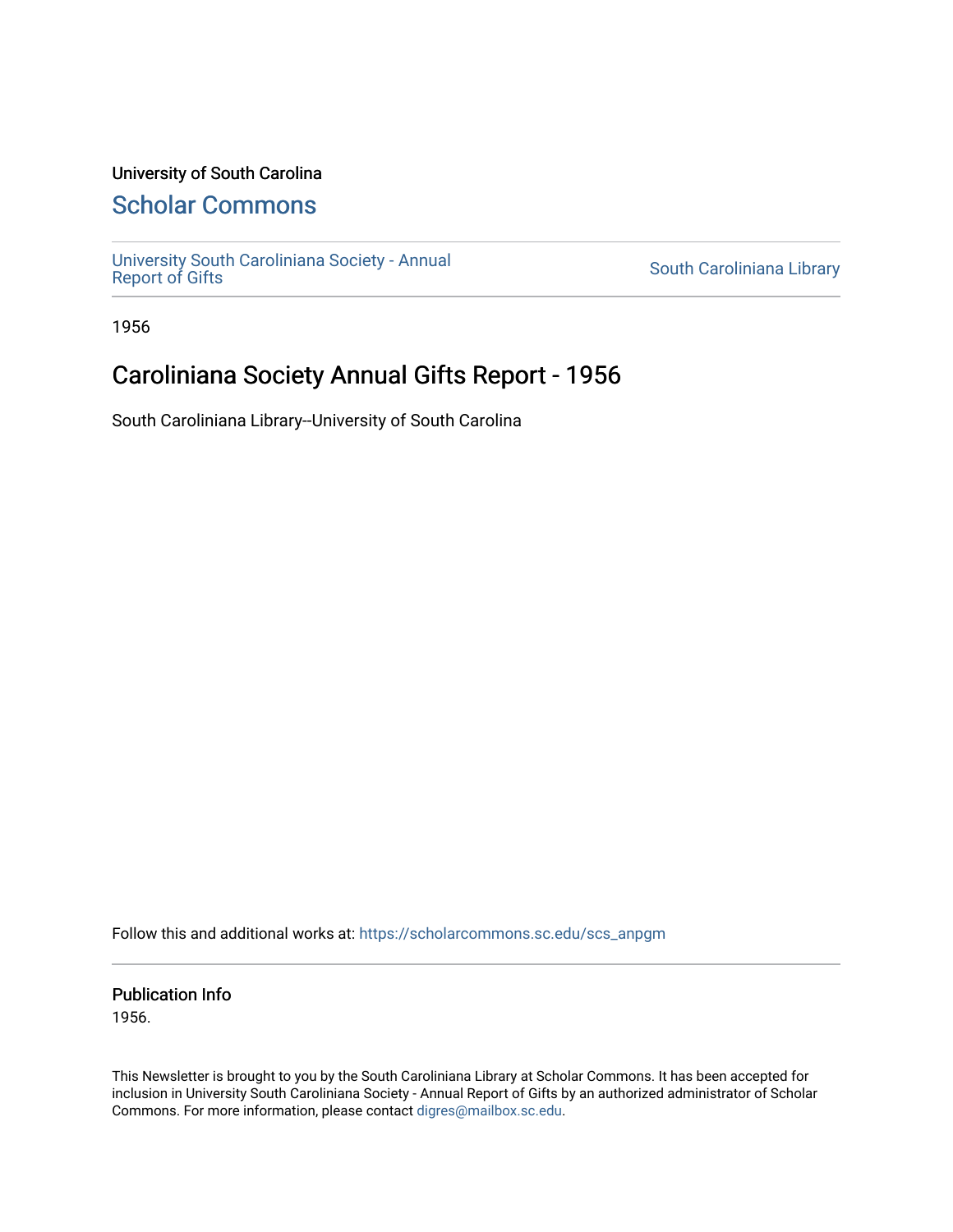

*The*  South Caroliniana Library 1940

## **THE UNIVERSITY SOUTH CAROLINIANA SOCIETY TWENTIETH ANNUAL MEETING**

THE SOUTH CAROLINIANA LIBRARY April 18, 1956, 7 :00 P. M. CAROLINE McKISSICK BELSER, *President, Presiding* 

|                                                     | 7:00                                                                                                                         |
|-----------------------------------------------------|------------------------------------------------------------------------------------------------------------------------------|
|                                                     | .8:00                                                                                                                        |
| Welcome<br>President, University of South Carolina  | <b>EXECUTE IN STREET BOOKSELL</b>                                                                                            |
| The Thomas Family Papers, $1824-1900$               | THE RT. REV. ALBERT SIDNEY THOMAS<br>Bishop of South Carolina, Retired<br>CHARLES E. THOMAS<br>Commander, U.S. Naval Reserve |
| <b>Bishop of Pennsylvania</b>                       |                                                                                                                              |
| Reports of the Executive Council and the Secretary. |                                                                                                                              |
| Exhibit.                                            | $.9:30-10:30$                                                                                                                |
| Thursday Morning, April 19, 1956                    |                                                                                                                              |

Exhibit ..... ·-···························-··································-··-·--···-···-···--·----· ----------····-·---------9 :00-1 :00

Coffee will be served from ten until twelve o'clock Friday morning for the faculty, students, members and friends of the Society.

- The Society : CAROLINE MCKISSICK BELSER, *President;* ARNEY R. CHILDS, CHAPMAN **J.** MILLING, MARY C. SIMMS OLIPHANT, *Vice-Presidents;* ROBERT L. MERIWETHER, Secretary and Treasurer; The Execu*tive Council-The foregoing officers* and J. J. 0BEAR, }AMES 0. SHEPPARD and VIRGINIA S. WHITE.
- The Library: ROBERT L. MERIWETHER, *Director*; E. L. INABINETT, CLARA MAE JACOBS, Assistants; HOMER A. BRICE, EMILIE L. CARTER, ETTA FRIPP, CORNELIA H. HENSLEY, MARGARET B. MERIWETHER, META B. SMITH, LEWIS E. RAWLS, HARVEY S. TEAL, ALICE M. THOMAS, KAY WILLIAMS, Part-time Assistants; GILBERT S. GUINN, FLYNN HARRELL, THOMAS RENIEWICH, JR., WILLIAM T. SCHOOLER, SuE SINGLETON, MARILYN STACEY, SALLY W EBSTER, JoY WELBORN, *Student Assistants.*

*The*  South Carolina College Library 1840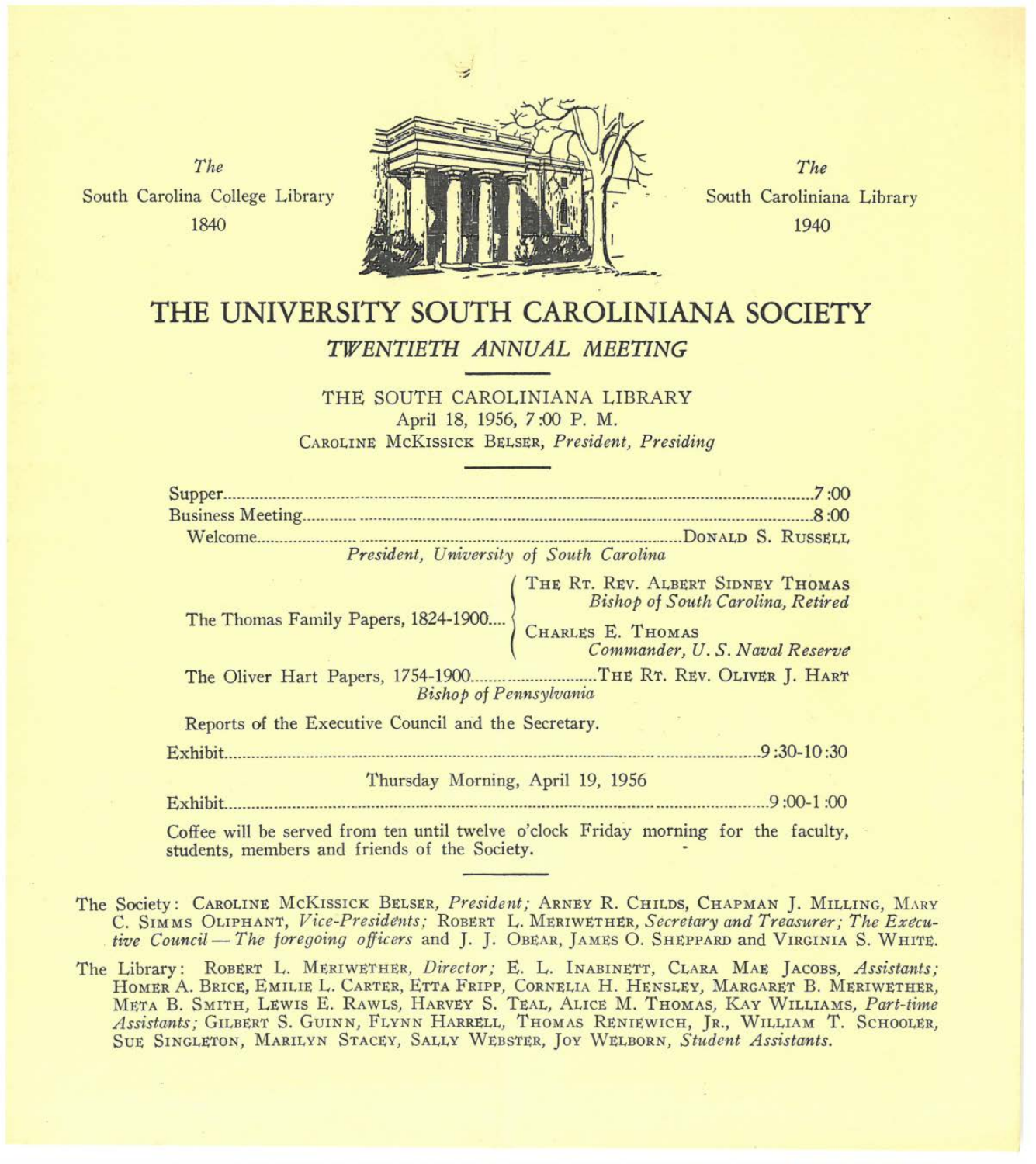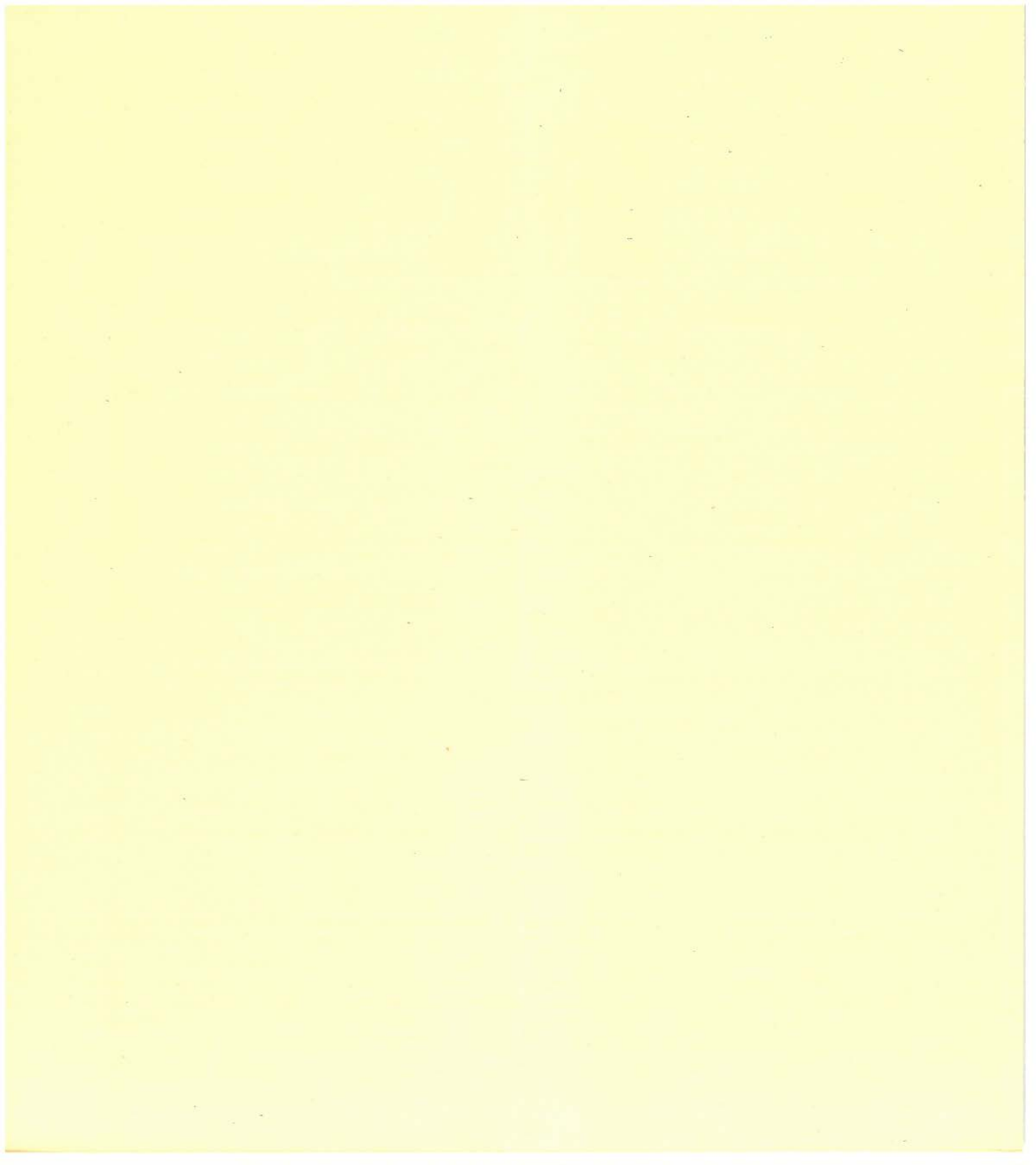#### EXHIBIT OF GIFTS BY MEMBERS OF THE SOCIETY DURING THE PAST YEAR

1-4. Tm: OLIVER *HART* PAPERS, 1754-1886.

The 184 papers of this collection begin with those of Oliver Hart (1723-1795) who came to South Carolina in 1749 to serve as minister of the Baptist Church in Charleston where he remained for thirty years. During this time he organized the Charleston Association, preached in all sections of South Carolina and much of Georgia, and assisted in organizing many new churches. "Owing to his warm attachment to the American Revolution" and his service with Reverend William Tennent and William Henry Drayton on a committee to win the support of the back country, it was dangerous for him to remain in South Carolina after occupation by the British. In February 1780, leaving his family in Charleston, he returned to Pennsylvania and later in the year became pastor of the Baptist Church at Hopewell, New Jersey, where he served until his death in 1795. The letters during this period of separation from his family express anxiety over their problems and desire to be reunited. The six diaries of Oliver Hart, 1769-1789, relate his personal life and religious work. A list of sermons and funerals preached, 1773-1794, include the funeral of his friend, William Tennent, 1777. The personal correspondence of Mrs. Hart from New Jersey with her children and other relatives in South Carolina provide the major part of the collection. The 1820-1886 letters are the family correspondence of his descendants in South Carolina.

Donor: General William Lee Hart, M.D.

5. Two letters of Stephen Drayton, 1 and 4 January 1779. Donors: Mrs. Fred C. Hensley, Col. Francis P. Miller, Mrs. G. N. Picras, and Dr. J. I. Waring. "An Act for Establishing an Agreement with Seven of the Lords Proprietors of Carolina, for the Surrender of Their Title and Interest in that Province to His Majesty." 1727. Donors: Mrs. J. Richard Allison, Mrs. Dorothy Coleman, Mrs. James B. Easterling, and Mrs. Joseph Norwood.

- 6. Four letters of the physician and botanist, Alexander Garden, 1779-1788, written from Charleston and England to Thomas Shubrick and Joshua Ward. Donors: Mr. J. S. Dudley and Mr. Sheppard K. Nash. Letter of George Turner, Philadelphia, 11 October 1782, to Mr. McQueen in South Carolina. Donor: Mrs. T. B. Stackhouse.
- 7. Letter of William Moultrie, 5 May 1783, to General Nathanael Greene. Donors: Mr. and Mrs. Charles B. Elliott. *A Sketch of t/ie Life of Elhanan Winchester* . .. by William Vidler, London, 1797. Donor: Miss Katherine B. Heyward. Letter of Rufus King, London, 17 October 1797, to General Charles Cotesworth Pinckney. Donors: Mr. Philip M. Hamer and Mr. Herbert A. Moses.
- 8. *La Jeune Indienne* ("La Scene Est a Charleston"), Paris, 1748. Donors: Mrs. Edwin G. Seibels and Mr. Roy V. Lind.

Letter of Thomas Cooper, Northumberland, Pa., 9 March 1804, to John Vaughan of Philadelphia, including a note of Joseph Priestly. Donors: Mr. E. Smythe Gambrell, Mr. Thomas Cooper Hanna, Mr. Daniel W. Hollis, and Mr. Donald Russell.

*The Sea-Piece, A Narrative, Philosophical and Descriptive Poem, by J. Kirkpatrick, M.D., London, 1750.* 

Donors: Mr. and Mrs. Gary Paschal.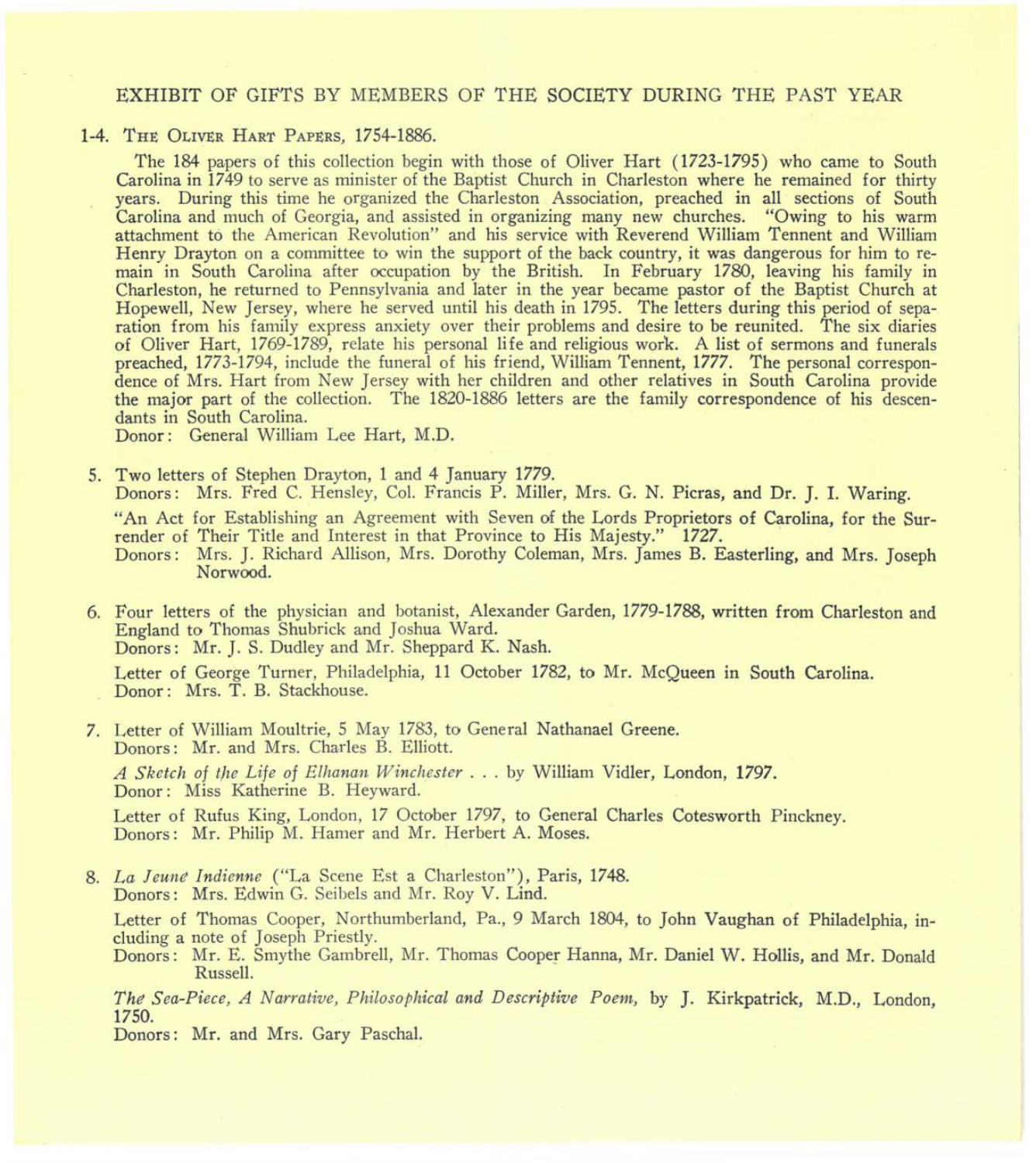9. Letter of Ralph Izard, Jr. of Fair Spring, 19 June 1782, to General Nathanael Greene. Donor: Dr. A. Izard Josey.

Letter of William Moultrie, Charleston, 18 February 1786. Donor: Mr. John Bolt Culbertson.

*Francis Herbert, A Romance of the Revolution, and Other Poems,* 1847, by George V. Strong; *Sermons to Children, To Which are Added, Short Hymns* ... Charleston, 1805, by a Lady. Donor: Miss Mary G. Sledge.

Four letters of Thomas Pinckney, 1791-1813. Donors: Mr. Richard B. Davis, Mr. David E. Finley, and Mr. Harold Moise.

10. Two letters of Charles Cotesworth Pinckney, 1 April 1797 and 6 November 1816, to Capt. McKay and Messrs. Williamson and DeVillers. Donors: Mr. Philip M. Hamer and Mr. Herbert A. Moses.

Two letters of the James Hamiltons (father and son), 16 February 1805 and 4 October 1835, to Seaborn Jones and David J. McCord. Donors: Mr. and Mrs. Herman P. Hamilton.

Letter of David Ramsey, Charleston, 2 December 1809, to Dr. Moses Waddel at Abbeville. Donors: Mrs. William H. Jones, and Miss Mary Lyles.

11. *An Experimental Inquiry Into the Properties of Carbonic Acid Gas .* .. by Joseph Johnson of Charleston, 1797. Donor: Dr. John C. Buchanan.

Medical license of John G. Guignard.

Donor: Miss Caroline Guignard.

A Discourse on the Sophistication of Medical Theory Read Before the Physico-Medical Society by Elias Marks, M.D. Donor: Mrs. Henry C. Davis.

Eight letters of Joel Roberts Poinsett, 1827-1840. Donors: Mr. and Mrs. J. Edwin Belser.

12. Letter of James Henry Hammond, Augusta, *27* May 1832, to William C. Preston. Donor: Mr. Joseph Earle Birnie.

*Notas Historicas Sabre La R evolucion De Espana* ... by A. de Letamendi, Charleston, 1826. Donor: Mrs. Henry C. Davis.

Letter of John Bachman, Charleston, 4 January 1841. Donor: Mrs. Wesley Frame.

A selection from thirty-two papers of Keating Simons, 1834-1855. Donor: Mrs. Charles T. Smith, Jr.

13. A selection from the letters and papers of the Higgins, Caldwell and McIntosh Families of Newberry, 1773-1891. Donor: Mrs. Leonard 0. Page.

Letter of dismissal for a Negro slave from the Poplar Springs Baptist Church, 16 July 1859. Donor: Mr. Robert D. Ochs.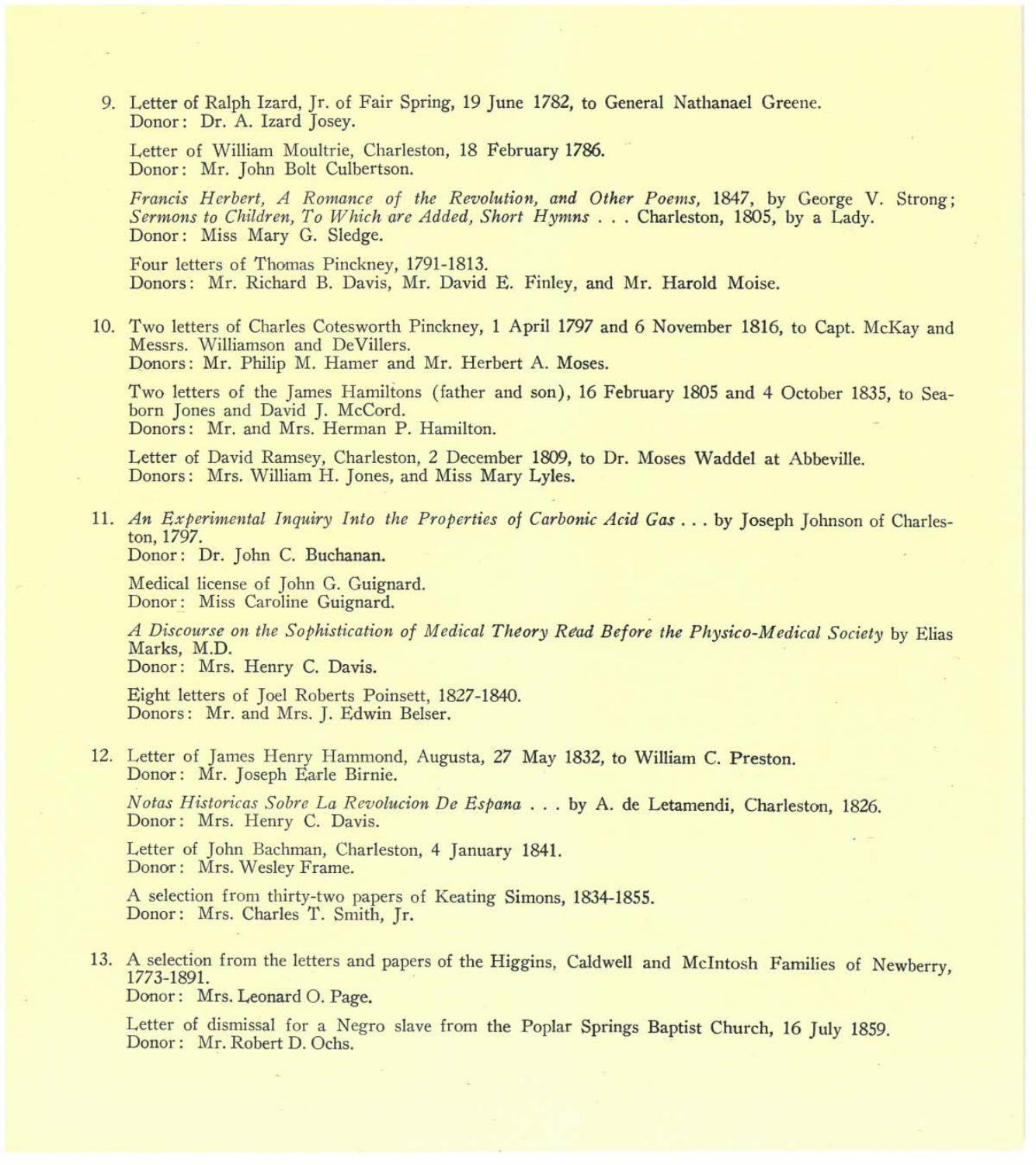Lithograph of the Associate Reform Presbyterian Church, Due West, S. C., about 1850. Donor: Mrs. Thomas K. Ruff.

Letter of John C. Calhoun, Washington, 15 April 1838, to John R. Mulvany. Donors: Miss Caroline Guignard, Mrs. George Thomas Harmon, Mrs. Ben C. Hough, and Mrs. Alice C. Seibels.

- 14. A selection from the sixty-four papers of James Morris Morgan, 1837-1927. Donor: Mrs. Dan H. Wallace.
- 15. Funeral invitation, 21 August 1809; four pamphlets on agriculture: by William Elliott (1849), by J. Foster Marshall (1857), by J. M. McBryde (1883), by R. Means Davis (1892, with manuscript note). Donors: Mr. and Mrs. G. M. Ketchin and Mrs. T. H. Ketchin.

Two manuscript notes by Wade Hampton, III. Donor: Mr. Frank Durham.

Seventeen U. D. C. requests for contributions for a statue of General Wade Hampton, 1927. Donor: Mrs. Thomas F. Mauldin.

Advertisement of Butler, Chadwick, Gary & Co., 1871, of a lottery to raise funds for the South Carolina Land and Immigration Association. Donor: Mr. Robert D. Ochs.

16. "Private Journal", a diary kept by Sue McDowell of Camden in 1861. Donors: Mrs. J. C. Thorne and Mrs. J. Heyward Gibbes.

*Experience of a Confederate Chaplain,* 1861-1865, by A. D. Betts. Donor: Mrs. Thomas F. Mauldin.

Printed circular, 1865, of the Pennsylvania Branch of the American Freedman's Union Commission with letterhead picture of "Sea-Island School, No.  $1 - St$ . Helena Island, S. C." Donors: Mrs. William H. Jones and Miss Mary Lyles.

A selection from the thirty-two papers of Washington Augustus Clark, 1906-1923. Donor: Mrs. Fletcher S. Brockman.

- 17. EXHIBIT OF VOLUMES AND ARTICLES WRITTEN OR PUBLISHED BY MEMBERS OF THE SOCIETY.
- 18. The manuscript of Thomas Wentworth Higginson's "The Baby of the Regiment" a story of a Union soldier's family at Port Royal during the Civil War. Donors: Mr. R. B. Herbert, Mr. E. R. Jeter and Mr. Mark Reynolds, Jr.

*Confederate Imprints, A Check List* ... 1955, by Marjorie Lyle Crandall. Donor: Mr. William A. Foran.

- 19. Four issues of *The Laurensville Herald* of 1849 and 1850. Donor: Mr. Joseph E. Bolt.
- 20. Maps of *Carolina* (by John Speed, ca. 1676), and *The State of South Carolina* . . . 1796, by John Reid. Donor: Mrs. W. Bedford Moore, Jr.

*The Christian Magazine of the South* .. . Volumes III and IV, 1845 and 1846, Columbia. Donor: Mr. Thomas K. Ruff.

*Representative· College Orations,* 1909, including speeches of J. Rion McKissick and Eugene H. Blake. Donor: Mr. Eugene H. Blake.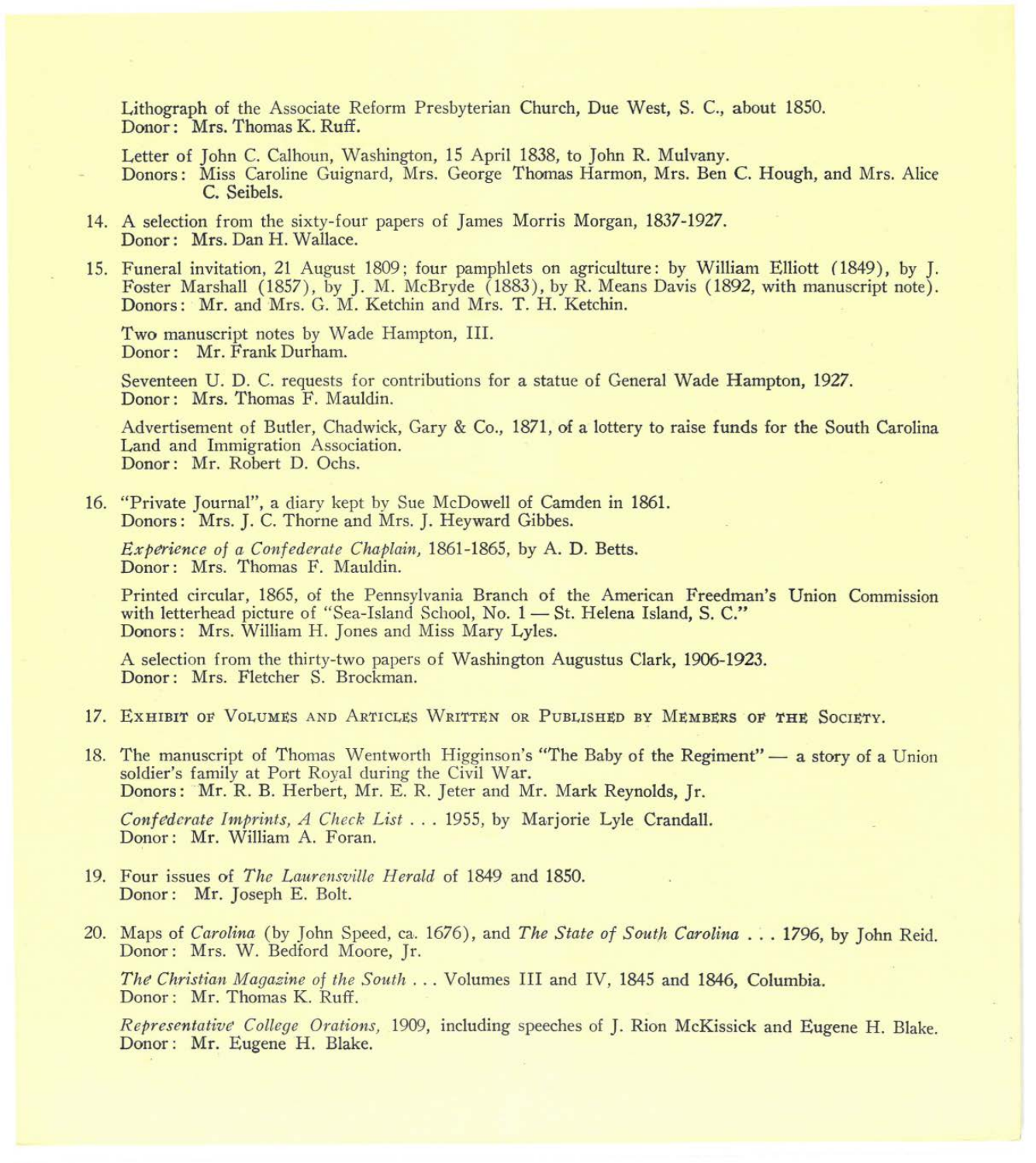*History and Genealogies* .. . 1906, by W. H. Miller. Donor: Mrs. George N. Picras.

21. Diagram Book of the Athenaeum Fire Insurance Company, Charleston, 1855-1861, including sketches of Graniteville and Vaucluse lots and buildings, Buena Vista Paper Mill, Greenville, and other mills. Donors: Mr. J. Nelson Frierson and Mr. Angus H. Macaulay.

*Southern Rose Bud,* 1834-1835 and *The Southern Rose,* 1838-1839, Charleston, edited by Mrs. Caroline Gilman.

Donors: Mrs. Jane F. Dana, Mrs. Virginia A. Gray, and Mrs. John S. Reynolds.

22. Account book, 1819, of DuBose and Laws of Darlington. Donors: Mr. H. W. Hennig and Mr. Robert L. Sumwalt.

Register of Caesar's Head Hotel, "The Summer Resort of the South", 1873-1880. Donor: Mrs. Thomas F. Mauldin.

Ledger, 1866-1869, from the 107 volumes of business records of the late William H. White of Abbeville. Donor: Mrs. William H. White.

23. Letter of Ambrosio Jose Gonzales, 29 May 1863, written from Charleston to Col. R. G. N. Dunovant at Edgefield.

Donor: Mr. Ambrose Hampton.

A selection from additions to the Papers of Milledge L. Bonham, Chief Justice of the Supreme Court of S. C.

Donor: Mrs. Proctor A. Bonham.

Medical Paper of Dr. William Barrett read before the Abbeville County Medical Society, 4 December 1890.

Donor: Mr. Eugene H. Blake.

Constitution of the Beech Island Farmers' Club with historical sketch by E. Spann Hammond. Donor: Mr. James H. Hammond.

#### 24-27. Tm: THOMAS FAMILY PAPERS, 1824-1900.

The 36 volumes and the 78 miscellaneous papers of this collection reveal the interests and activities of the descendants of Samuel Thomas (1665-1706) who came to Charleston in 1702 as the first missionary sent to Carolina by the Society for the Propagation of the Gospel in Foreign Parts. Of great value to the collection is the thirteen-volume "Diary of Weather & Occurences", 1827-1856, written by Dr. John Peyre Thomas ( 1796-1859). These volumes give a day by day account of weather conditions, the life of his family, the operation of his plantations, his medical practice, with occasional comments on political events. His three "Agricultural Books", 1835-1854, are records of Valley Grove Plantation of Fairfield District and contain valuable information on planting and life on an up country plantation. The sermons of Rev. Edward Thomas (1800-1840), rector of Trinity Church, Edisto Island, and of Strawberry Chapel, Berkeley County, show the service of another generation to the Episcopal Church. Five letters of Major Charles E. Thomas ( 1844-1887), written to members of his family at Ridgeway, describe his life in the Confederate Army. Diaries, 1881-1886, of Henrietta Eleanor Thomas, a letter of Wade Hampton, 11 Oct. 1895, to Charles E. Thomas (1871-1900), his private secretary, and pictures, notebooks, business papers, and printed pamphlets by and about various members of the family add to the interest and value of the collection.

Donor: The Thomas Family, through Commander Charles E. Thomas.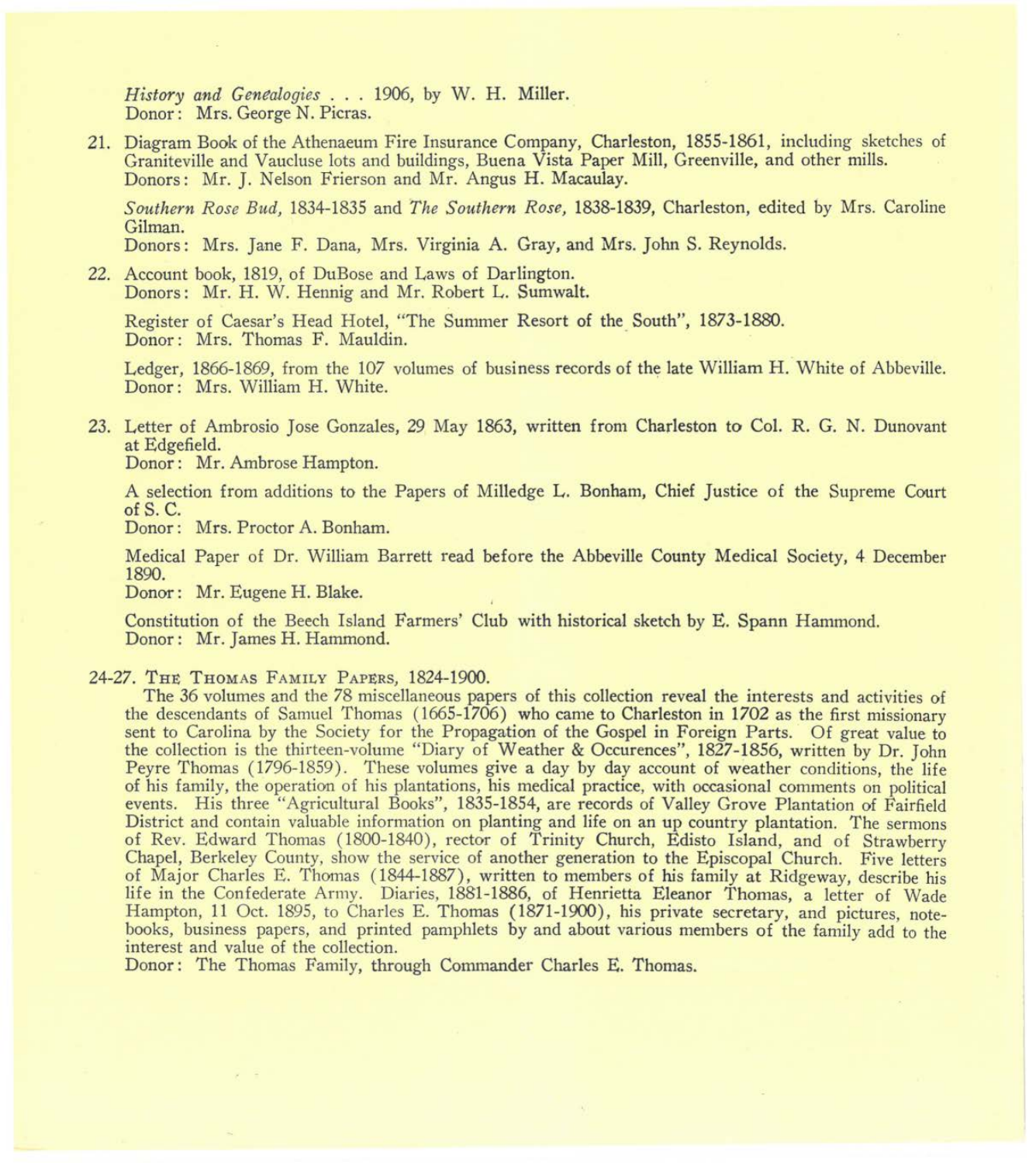